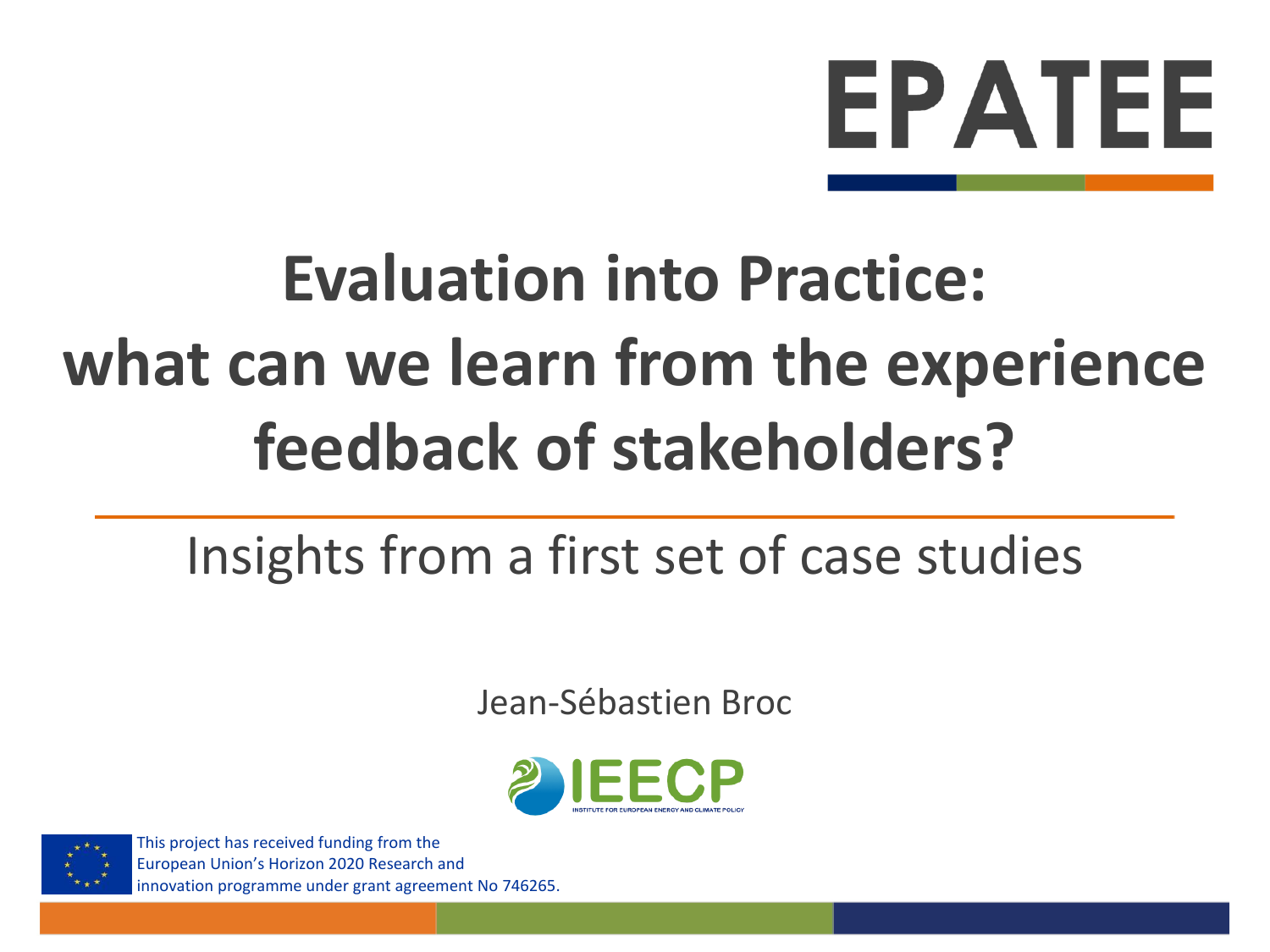





- Objectives and overview of the case studies
- First insights from experience feedback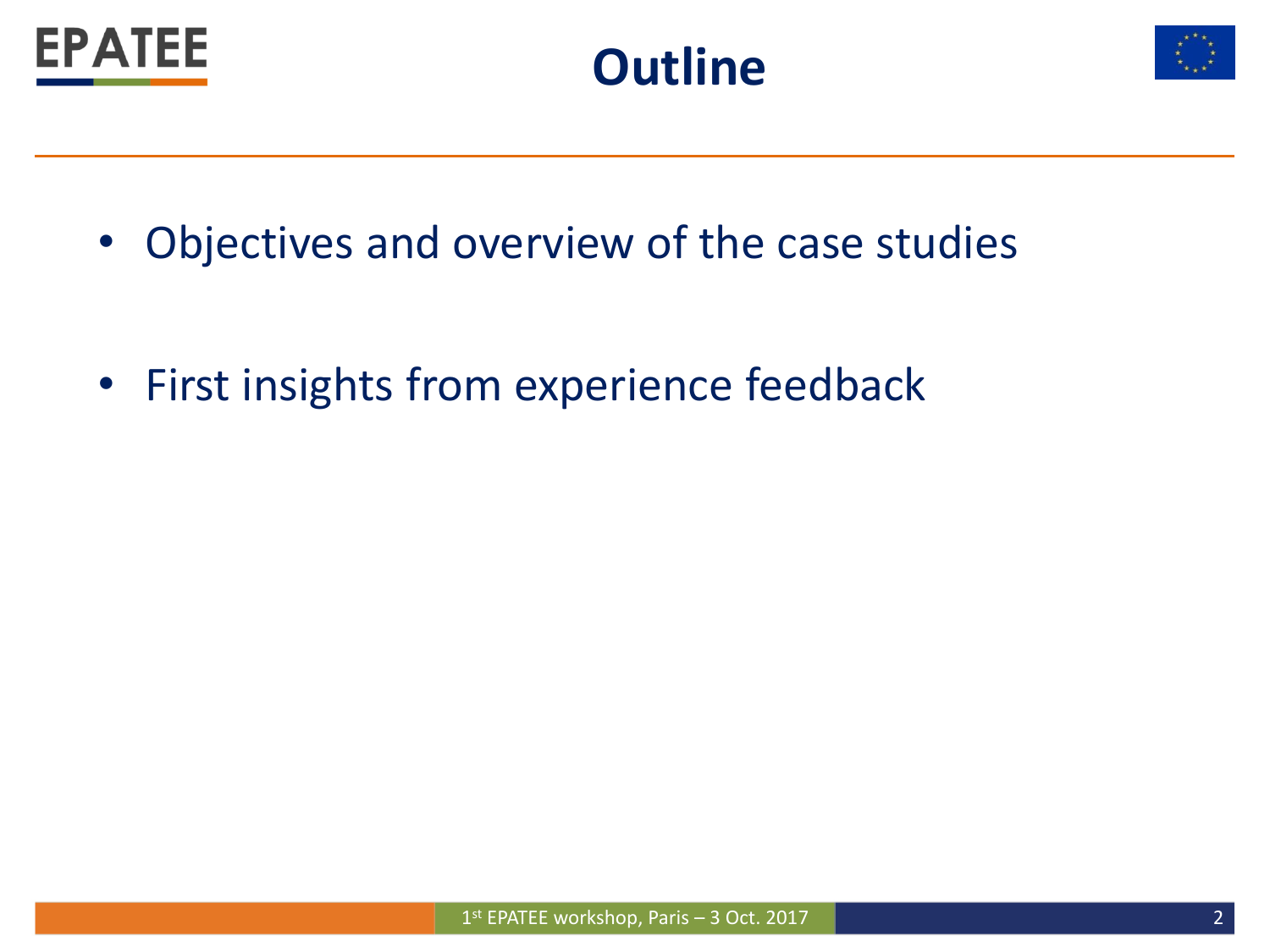



- $\triangleright$  Making information easily **accessible**
- $\triangleright$  Providing data as **transparent** as possible

**EPATEE** 



#### Analysing **concrete examples** about

- **why** evaluation is used
- **how** it is performed
- Producing **materials for experience sharing**

"*Our experience with the expost impact evaluation is that it's really worth the effort*."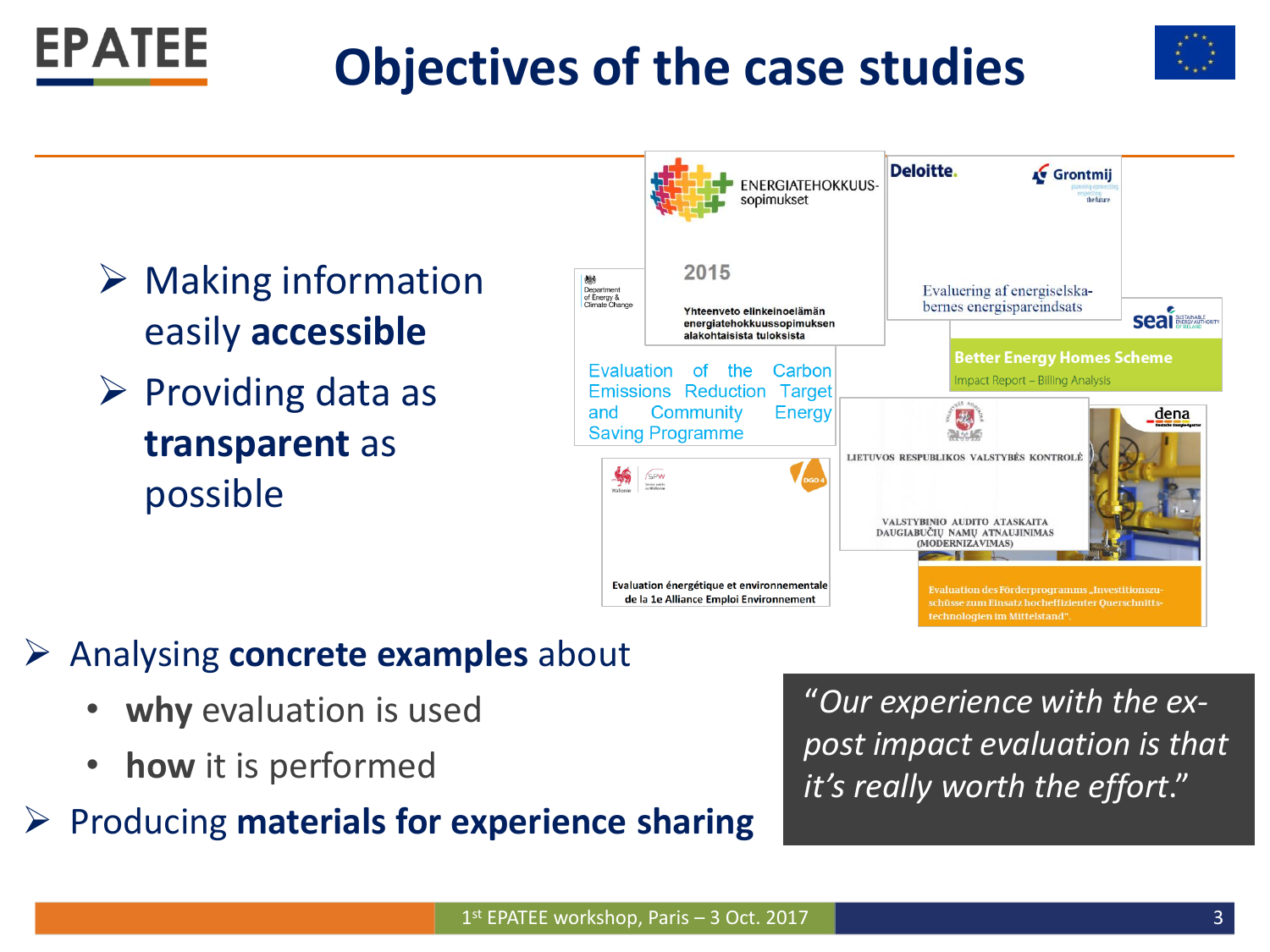



### $\triangleright$  Looking for cases with

- **enough information available**
- **interesting experience feedback** (including possibility to interview evaluation customers and/or evaluators)

## **NO INTENTION TO BE EXHAUSTIVE OR REPRESENTATIVE**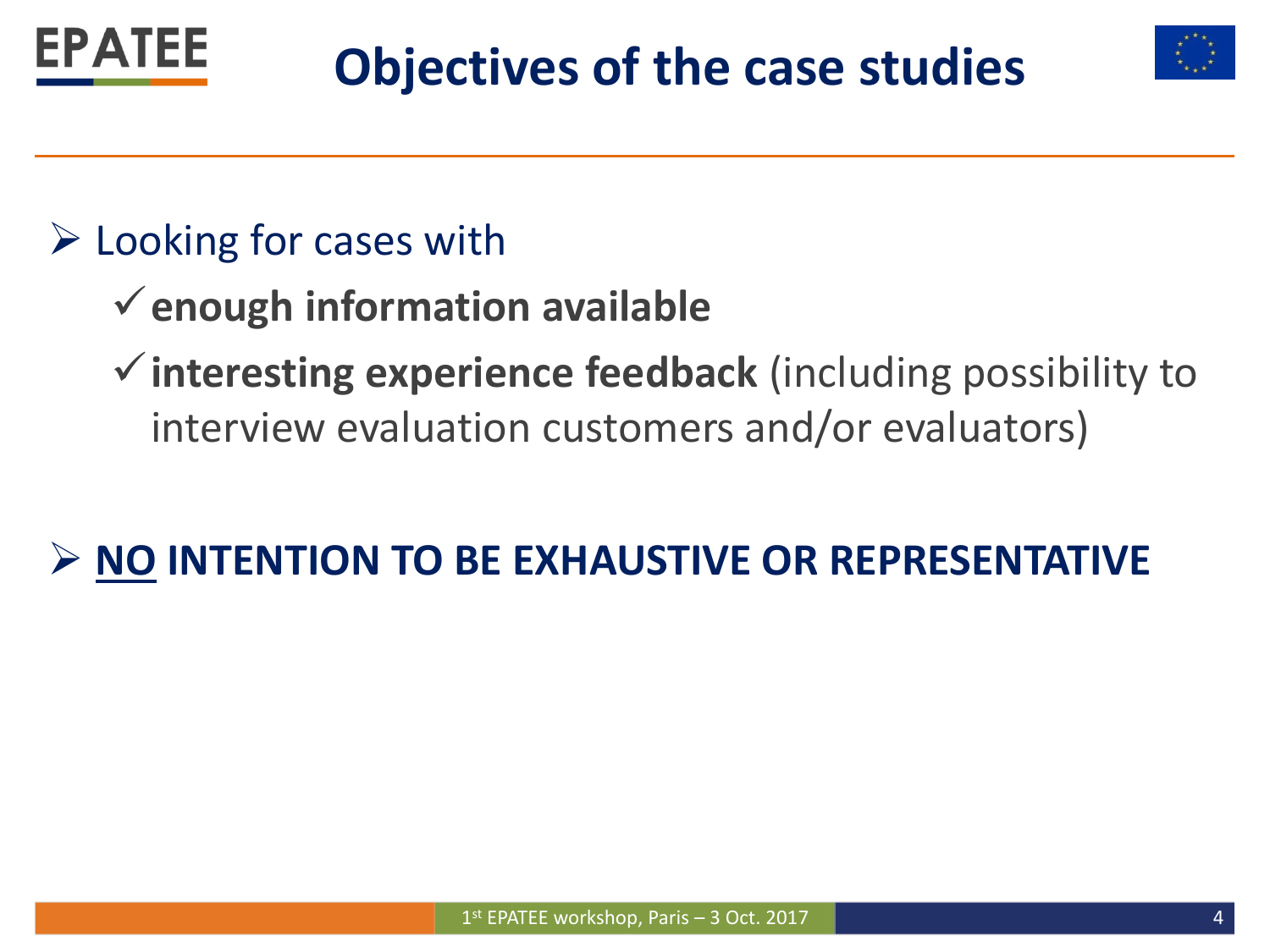#### **EPATEE Overview of the 12 first case studies**



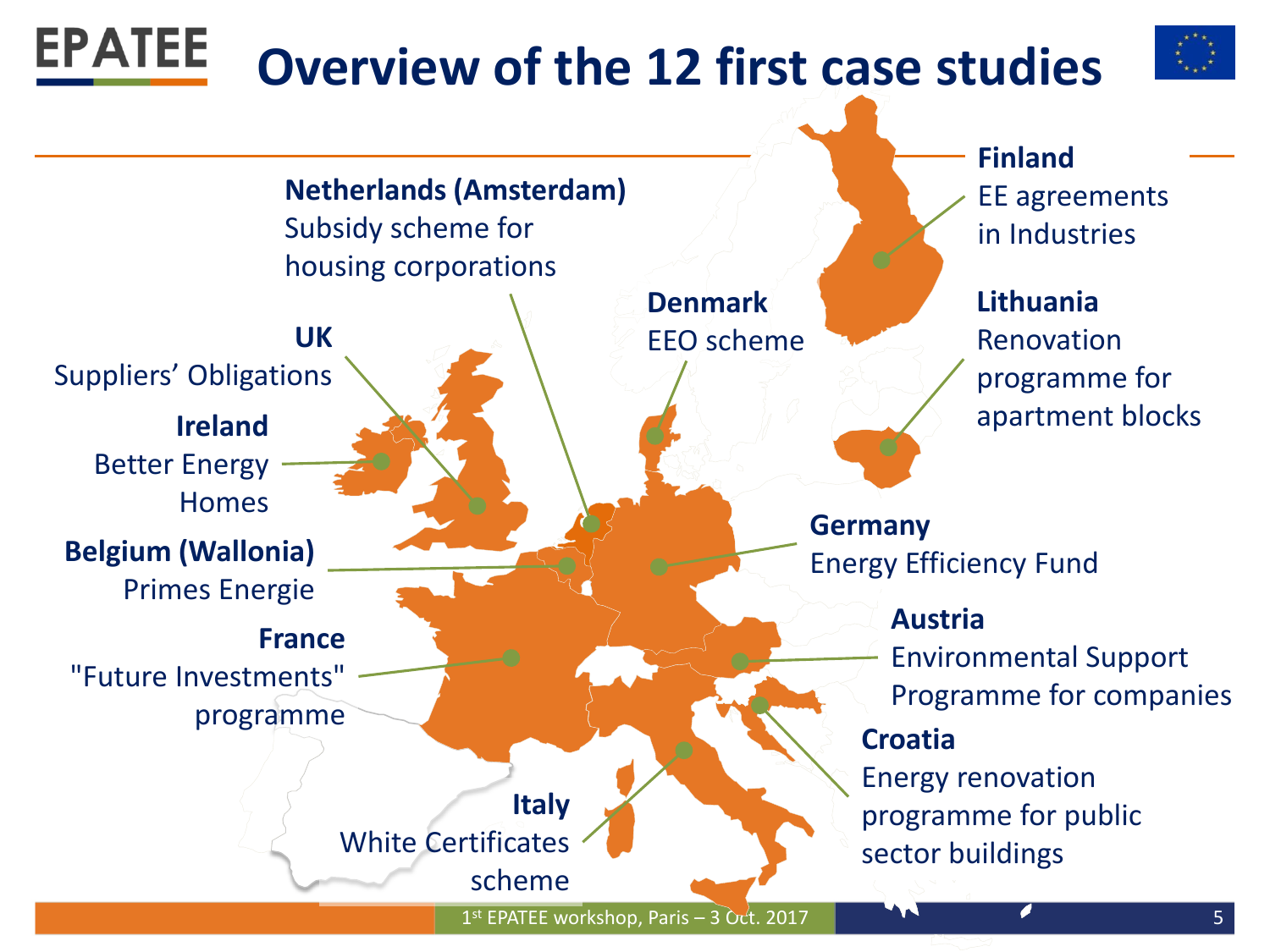



### Content of the case studies:

| Short description of<br>the measure | Data on energy<br>savings                    | Insights about other<br>aspects monitored<br>or evaluated |
|-------------------------------------|----------------------------------------------|-----------------------------------------------------------|
| Key data about<br>means and outputs | Details about the<br>evaluation<br>method(s) | Focus on key<br>evaluation issue(s)<br>or practice(s)     |

### **+ interview(s) with the evaluation customer and/or evaluator**

- $\rightarrow$  direct experience feedback
- + references

Soon available at: <https://epatee.eu/results>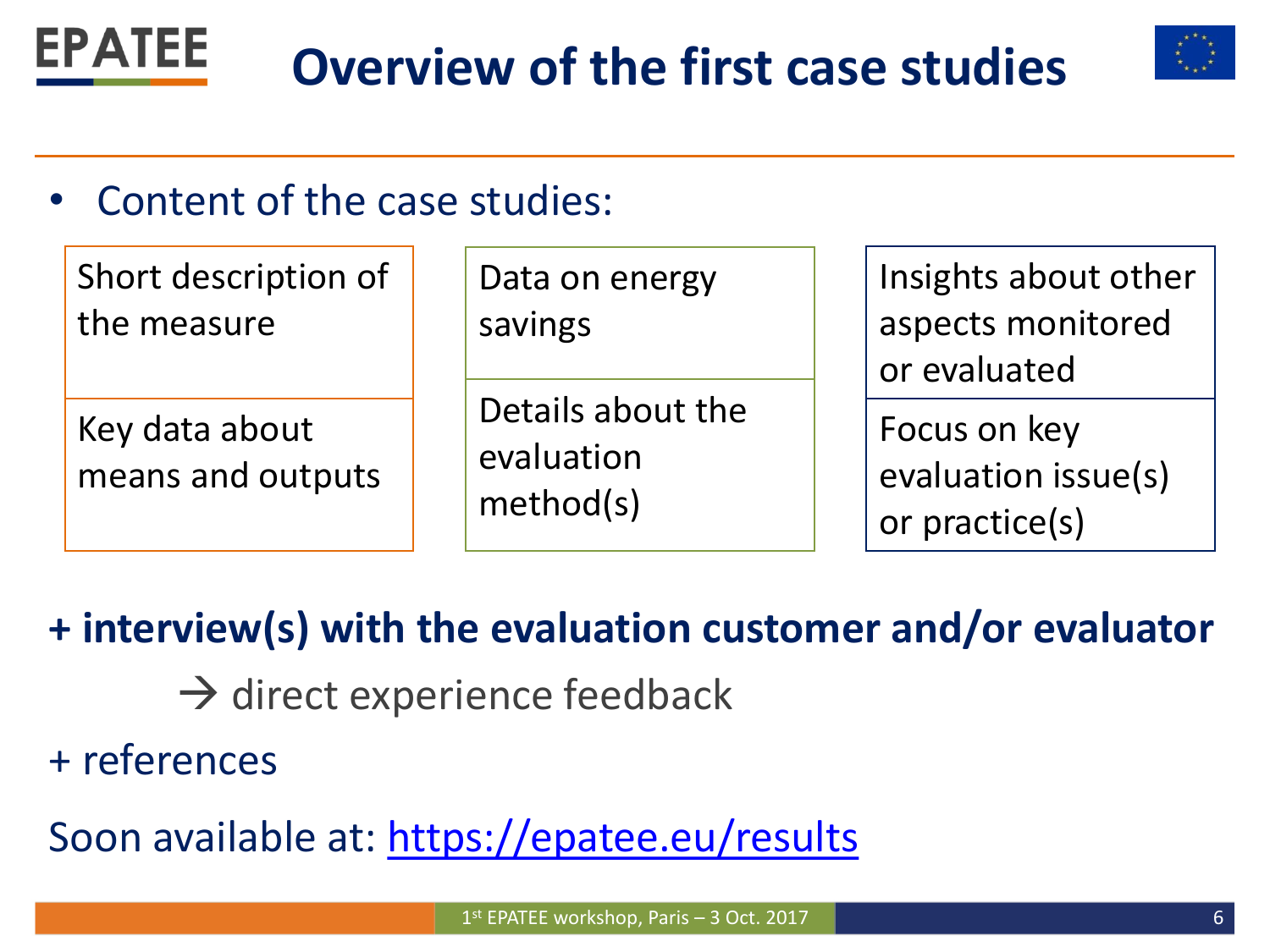



| Most schemes > 10 years old,<br>and 3 younger schemes (3 to<br>6 years)                                         | $\rightarrow$ Old enough for impacts to be<br>observed; evaluation also done in<br>first years of new schemes to decide<br>about continuation, adaption and/or<br>expansion |
|-----------------------------------------------------------------------------------------------------------------|-----------------------------------------------------------------------------------------------------------------------------------------------------------------------------|
| All schemes represent<br>significant public budget or<br>private stakeholders' costs<br>(up to 700 M $E$ /year) | $\rightarrow$ Evaluation = accountability (value<br>for money), often used for policy<br>review by the Court of Auditors (or<br>similar body)                               |
| Focus often on "gross" results                                                                                  | $\rightarrow$ Difficult in practice to evaluate<br>what would have happened in the<br>absence of the scheme<br>(counterfactual)                                             |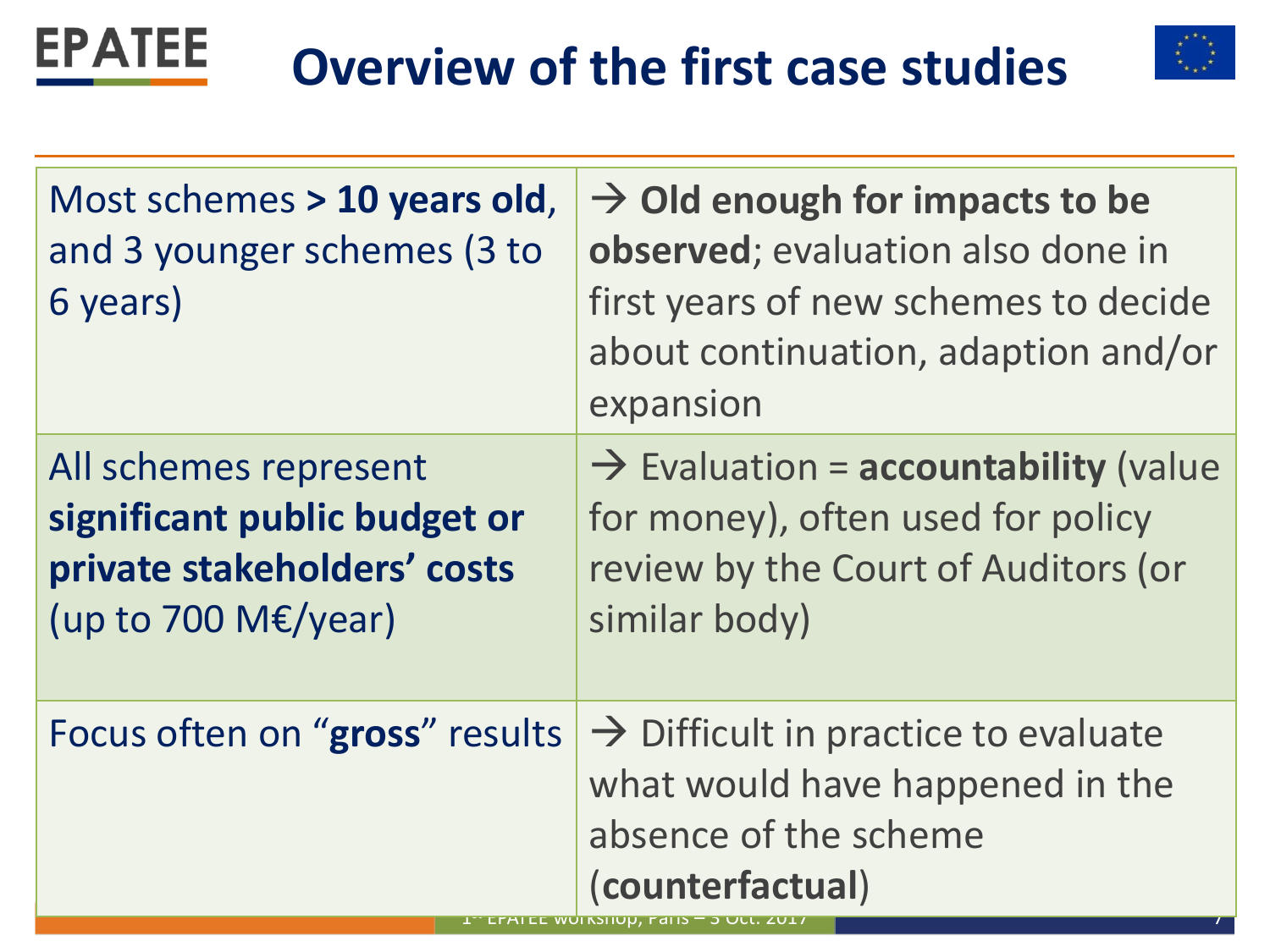



### (statistics including 5 other case studies to come ; one case may correspond to several categories)

|                      | Nb. of         | <b>Policy</b>  | Nb. of         | <b>Evaluation</b>     | Nb. of         |
|----------------------|----------------|----------------|----------------|-----------------------|----------------|
| <b>SECTOR</b>        | cases          | instrument     | cases          | method                | cases          |
| <b>Residential</b>   | 9              | Financial      |                | Deemed                |                |
| Transversal          | $\overline{4}$ | incentives     | 11             | savings               |                |
| <b>Services</b>      | 2 <sup>1</sup> | <b>EEO</b>     | 3              | <b>Scaled savings</b> | $\overline{5}$ |
|                      |                | <b>EE Fund</b> | $\mathbf{1}$   | <b>Metered</b>        |                |
| Industry             | 2 <sup>1</sup> | Voluntary      |                | savings               | $\mathbf{1}$   |
| <b>Energy sector</b> | $\mathbf{1}$   | agreements     | $\overline{1}$ | <b>Stock</b>          |                |
| Transport            | 0              | Capacity       |                | modelling             | $\overline{1}$ |
|                      |                | market         |                | Comparisons           | $\overline{2}$ |

1<sup>st</sup> EPATEE workshop, Paris – 3 Oct. 2017 **Canadian Control Control Control Control Control Control Control Control Control Control Control Control Control Control Control Control Control Control Control Control Control C**  $\rightarrow$  Examples of evaluations easier to find for policies including financial incentives + most cases about residential sector as main target of EE policies + deemed or scaled savings most frequently used, because easiest to implement + few cases comparing estimations with metered data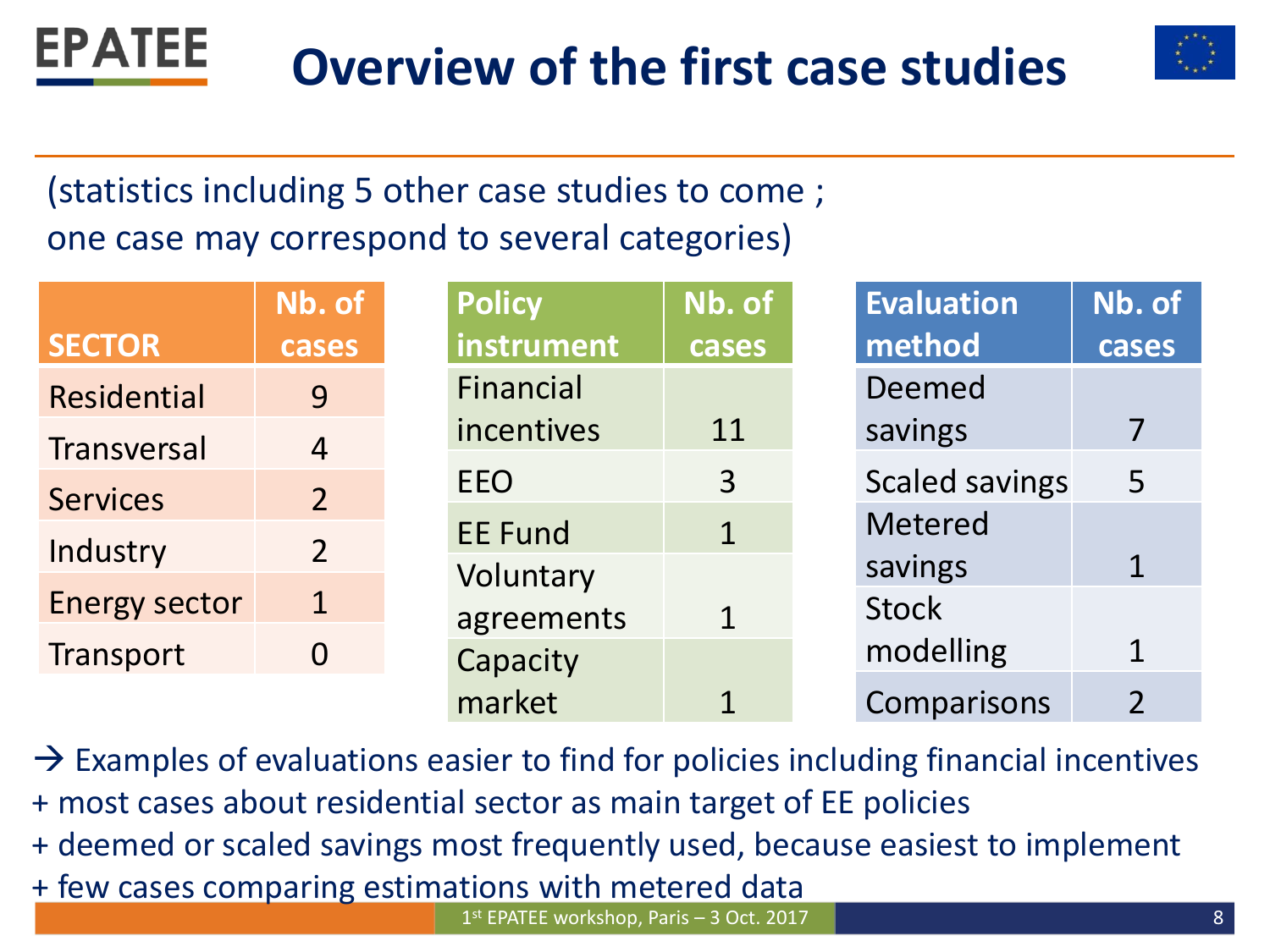





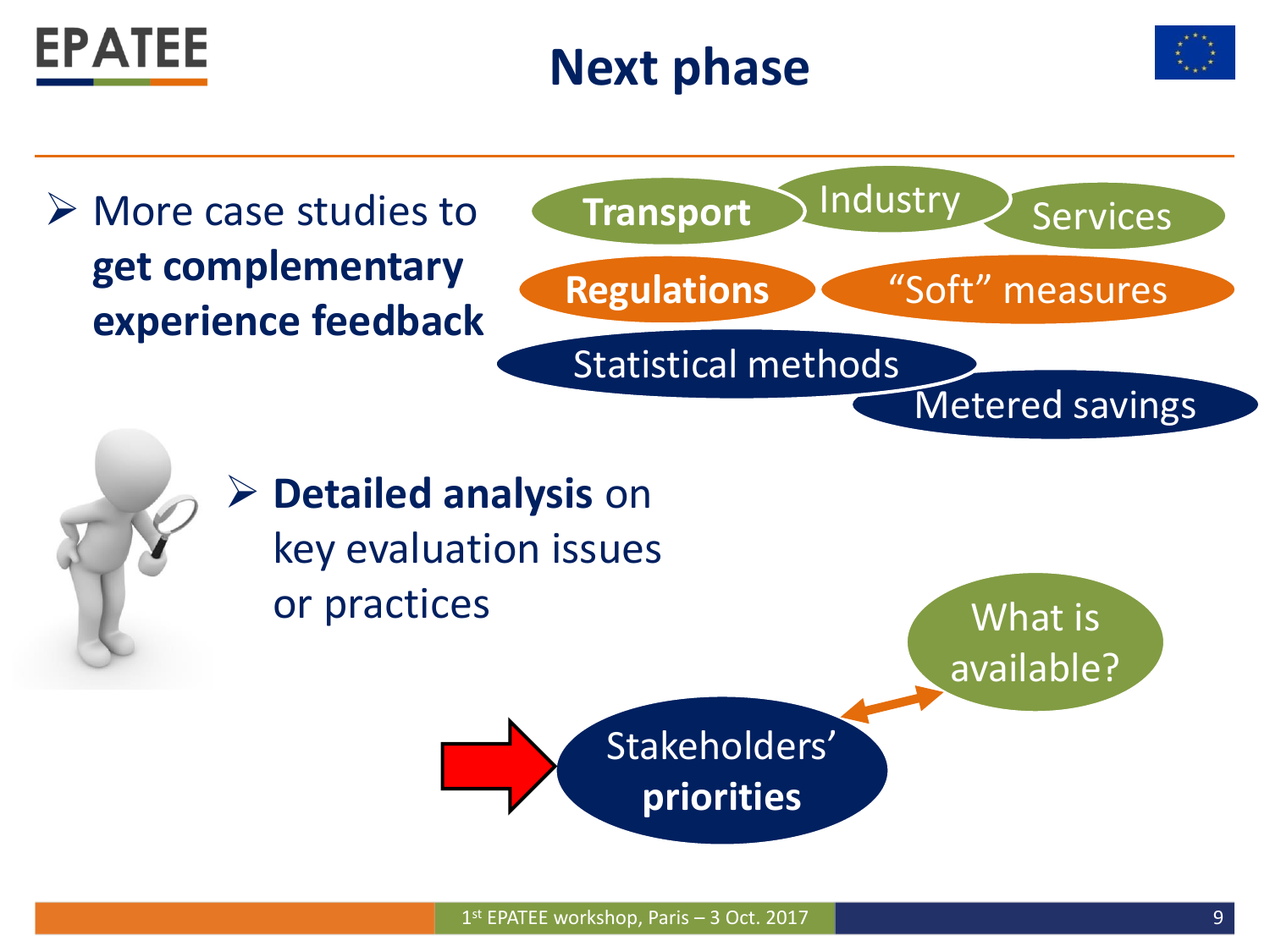# Experience feedback: **evaluation, it's worth the effort!**

*"It was really worth the efforts needed to collect data and perform the evaluation"*

**EPATEE** 

*"The success factors of this wellworking policy measure have been good monitoring and evaluation, strong results and communication of results."*

*"Policies are living creatures and need to be adjusted periodically to take into account changes in context, markets, policy priorities, etc. A timely evaluation can provide the necessary basis for this"*

*"There were no more questions about the rationale or interest to implement this scheme. At the opposite, the questions were about how to make the scheme grow."*

+ see the **interviews** in the case study to see many **concrete examples of lessons learnt and improvements** made thanks to evaluations

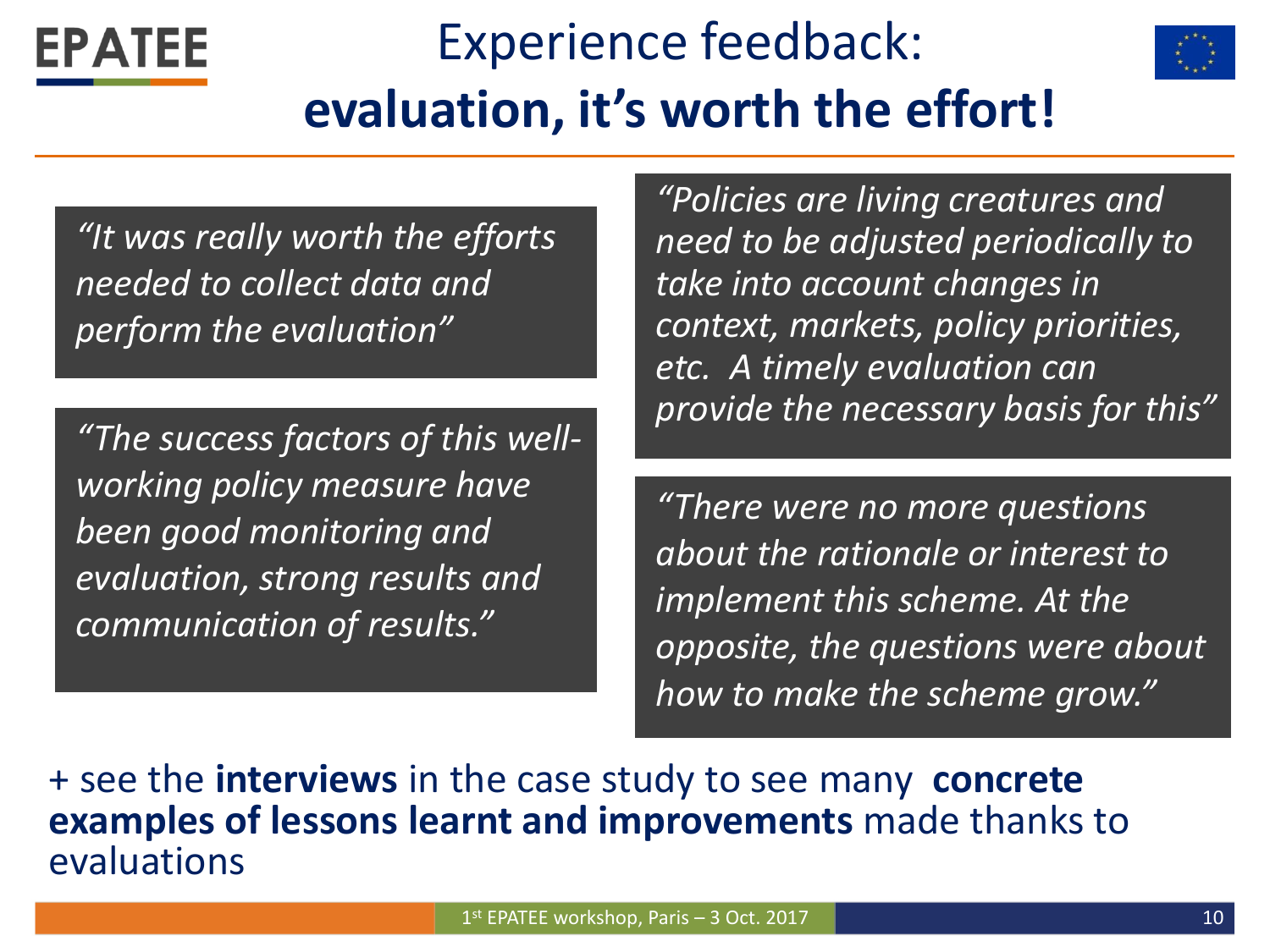#### Experience feedback: **evaluation, it's EPATEE worth the effort! (2)**



*"The biggest difficulty is to justify the efforts (time and budget) needed to collect the energy-related data."*

*"One may have fear to do an ex-post impact evaluation, because it may show smaller results than based on the engineering estimates. However this increases the robustness of the results and therefore the confidence funders can have in them"*

Why putting some time/money in evaluation is not always self-evident for all  $\rightarrow$  useful to share experience about why **evaluations have been useful**

*"Empirical verifications represent a small budget compared to the whole budget of the scheme. Our experience with the ex-post impact evaluation is that it is really worth it"*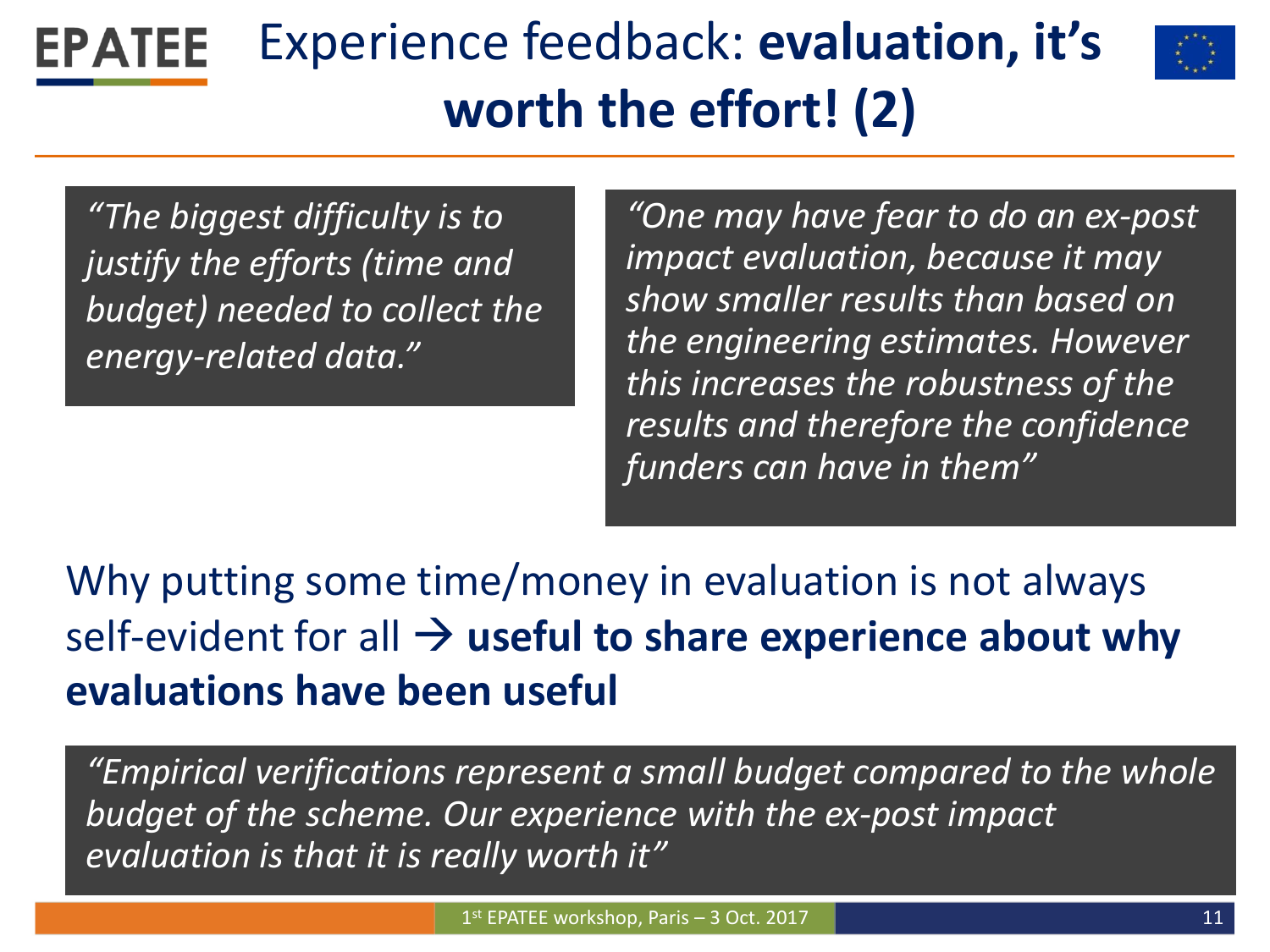# **Experience feedback: data issues – general**



 $\triangleright$  Everyone knows that anticipating data collection is critical… but it is not always done!

FPATFF

"*You need to think about evaluation when you start the scheme, embed it in the design and make sure data is collected from the start*."

"*The first point is a no-brainer, but always useful to remind: evaluation should be thought from the start, meaning when designing and starting each new policy. This is essential to organise the data collection and to ensure that the data needed for the evaluation will be available. This also helps to optimise costs for data collection*."

#### **Possible reasons / problems:**

- priority given to implementation
- data needs for monitoring and for evaluation may be different (and only data collection for monitoring was planned)
- data that were assumed to be available could finally not be used

**→** Key issue: lack of data = major practical barrier to evaluation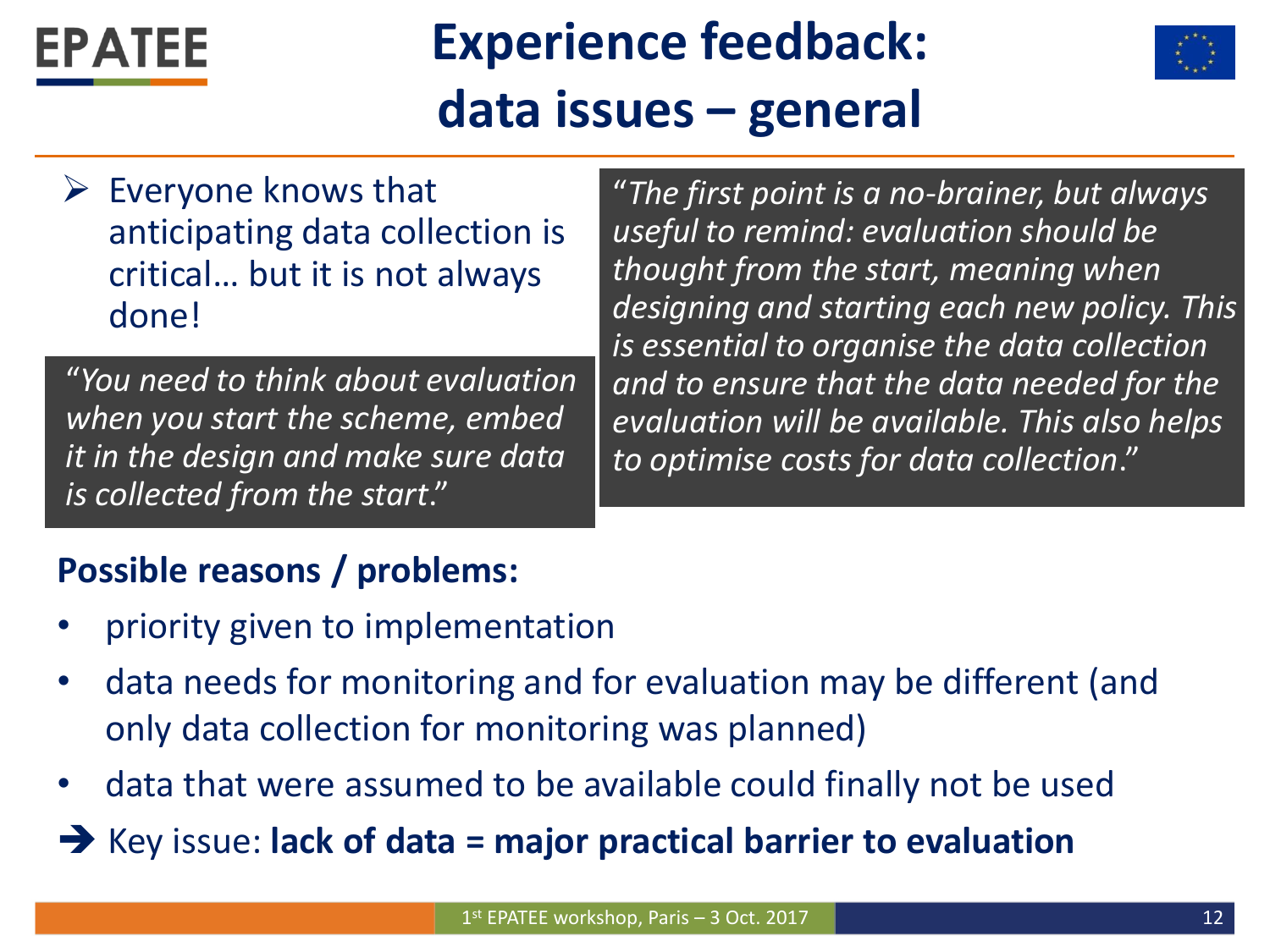

# **Experience feedback:**



# **data issues – more in the details**

Examples of difficulties reported in the case studies:

- $\triangleright$  to get reliable data about cost (e.g. for assessing cost-effectiveness indicators)
- $\triangleright$  to get approval from participants to get energy bills' data
- $\triangleright$  to match databases when combining different data sources (for example because addresses were not reliable identifiers)
- $\triangleright$  difficulties to collect reliable data about the "before" situation

"*It is often not possible to check the "before" situation once the action is implemented. For example, it is difficult to verify what boiler (type and age) was replaced or what level of insulation was already in place. One way can be to ask for a picture of the building or equipment before the implementation of the action. However, it is still possible for installers to cheat..*."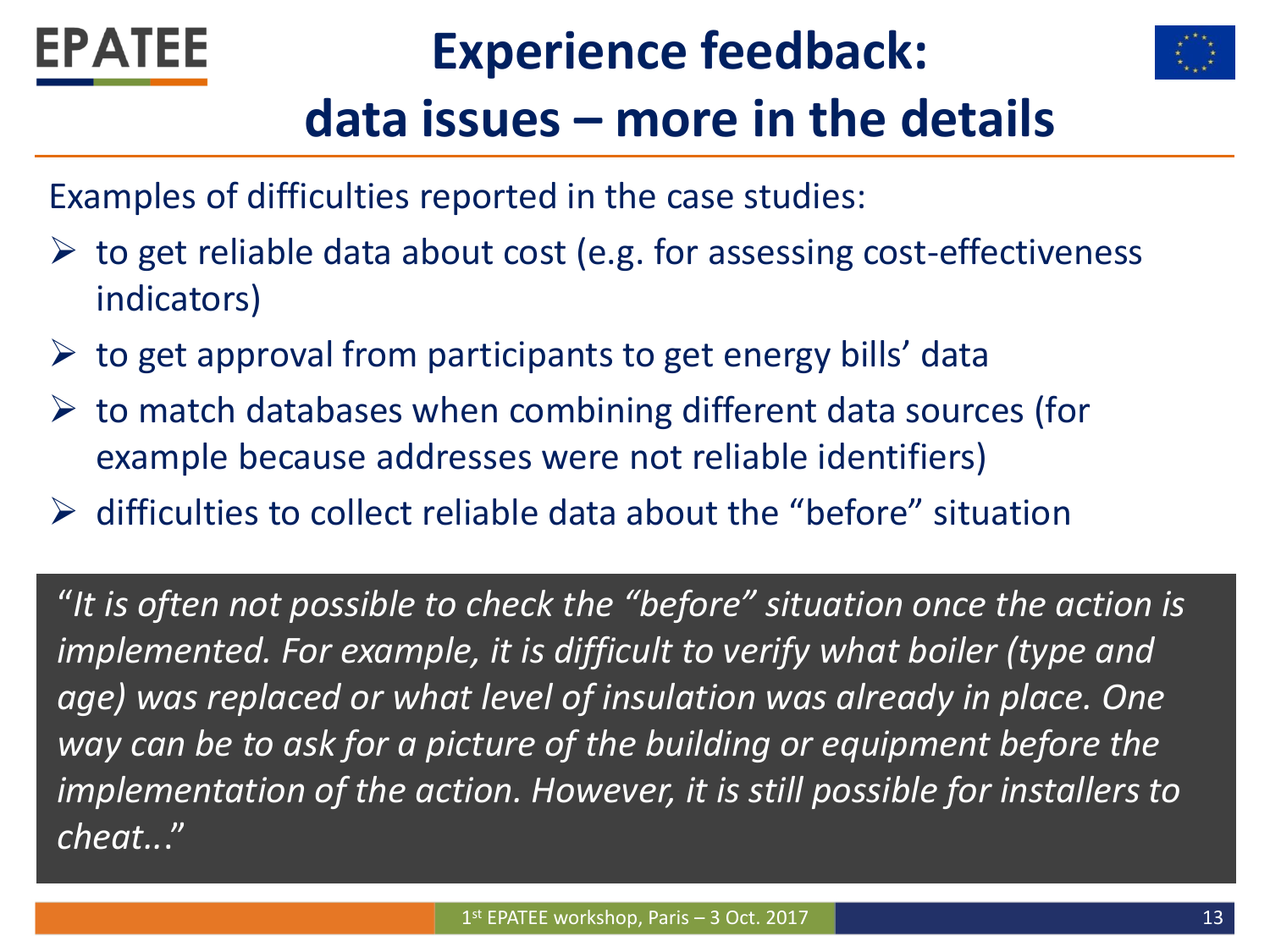

# **Experience feedback: data issues – solutions**



Examples of solutions/good practices reported in the case studies:

- $\triangleright$  Early planning of evaluation (including organisation of data collection)
- Explain why data is needed and why data collection is beneficial
- $\triangleright$  Consider the different options possible to collect data, and see who could be involved
- $\triangleright$  Provide technical support to stakeholders involved in data collection
- $\triangleright$  Include requirements about data collection in the rules of the scheme

"*We therefore strongly recommend to put a condition when setting the scheme to ensure the access to data, and that the legal team checks the validity of this condition. This should be possible for any grant scheme, as participants will very likely agree on this condition to be able to get the grant. This can save a lot of data collection efforts*."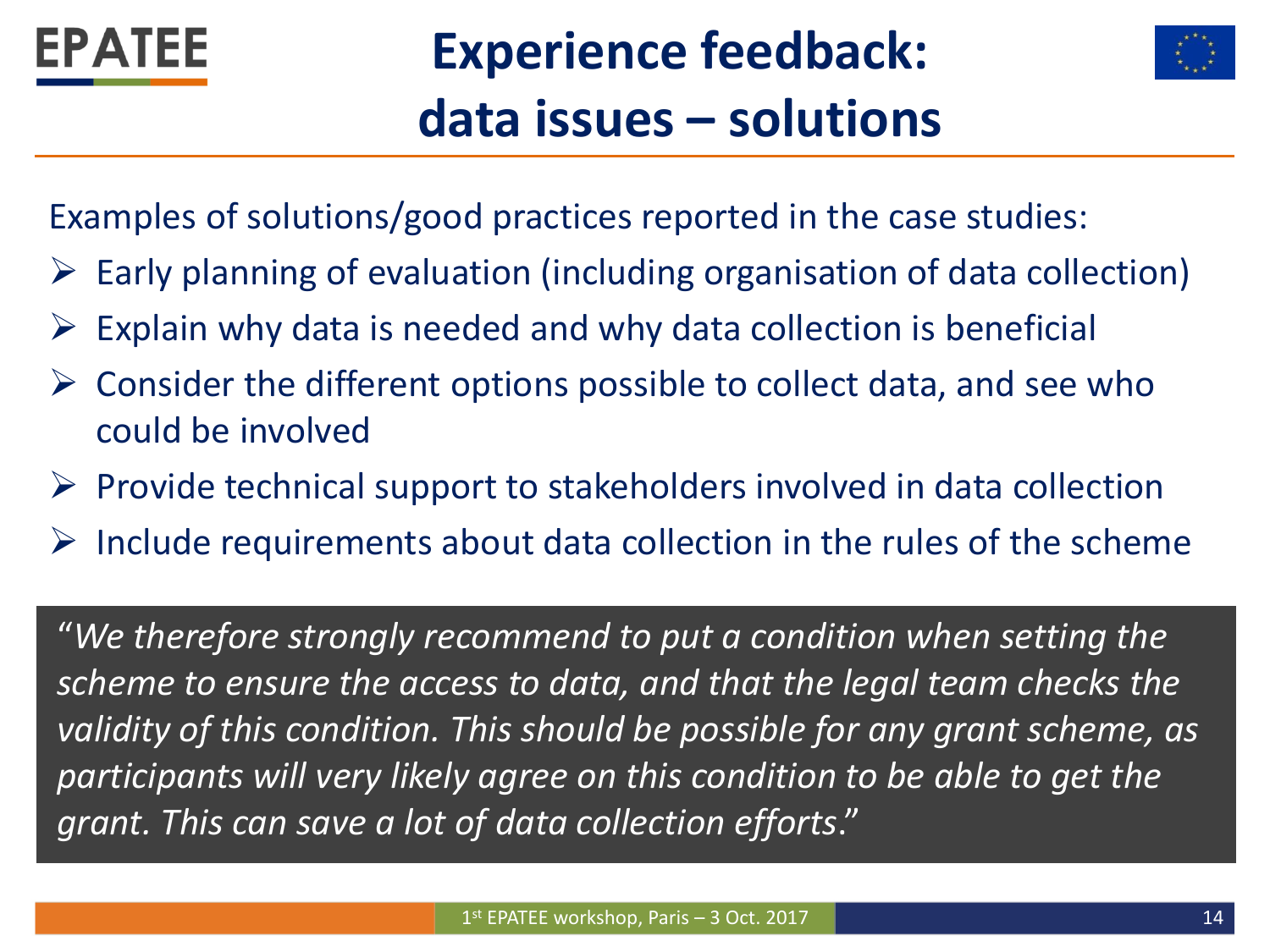



#### **Examples of key messages from the case studies**

- $\triangleright$  It is not necessarily cost-effective to strive for 100% additionality
- $\triangleright$  Additionality should be defined in a pragmatic and concrete way
- $\triangleright$  Additionality and cost-effectiveness should not be looked at in a too narrow way
- $\triangleright$  Defining a counterfactual may be easier in the case of new policies, if it is thought before starting the policy
- $\triangleright$  As it is often difficult to find a relevant control group, the most common approach found in the case studies to evaluate ex-post freerider effects was to use surveys
- $\triangleright$  Assessing free-rider effects is one part of assessing additionality, but not all: spill over and market transformation effects should not be overlooked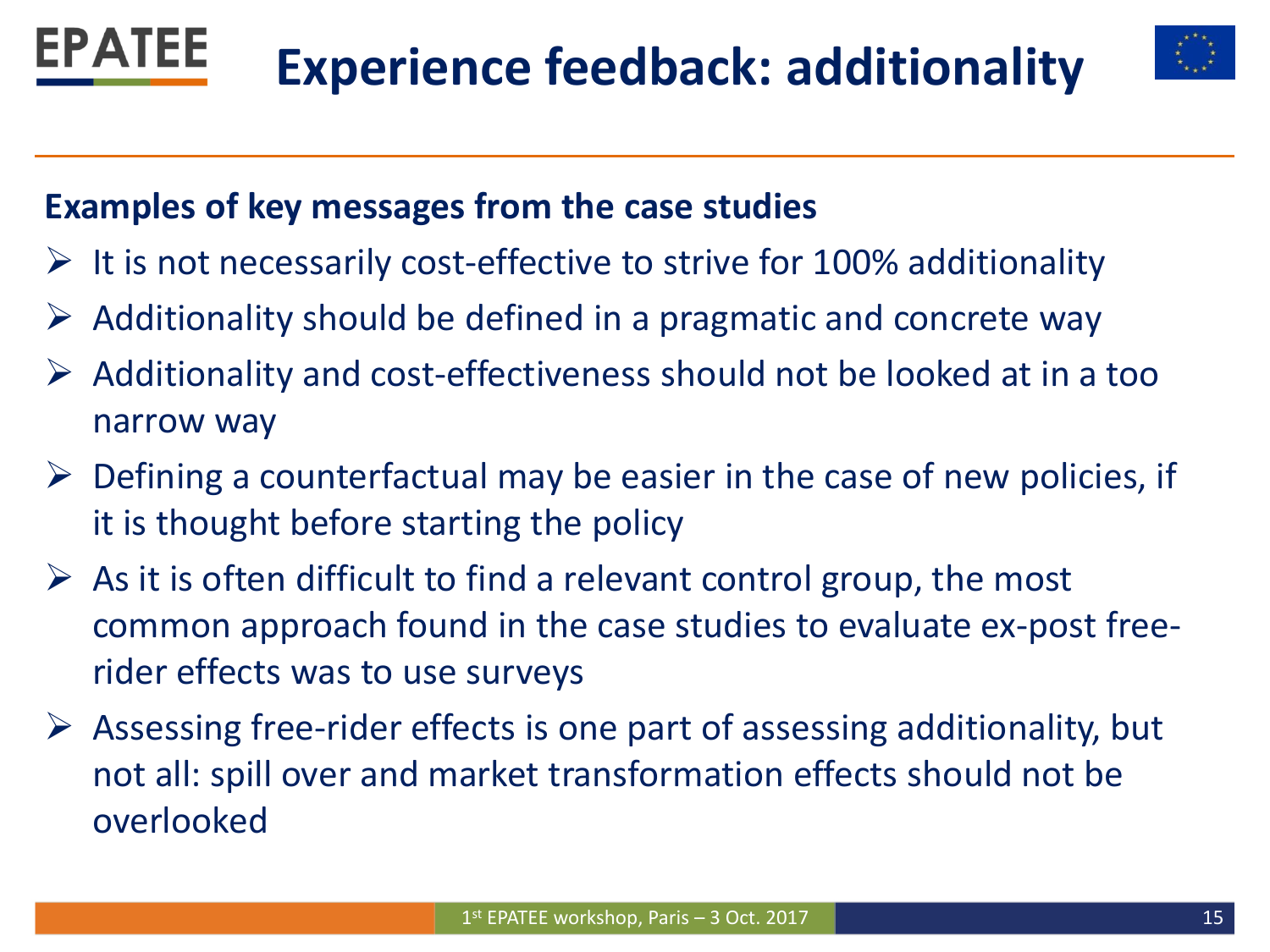#### **EPATEE Experience feedback: evaluation use**



- In general:
	- evaluation results = information needed to report accountability
	- evaluation recommendations = inputs for decision-making
- More specifically in practice:
	- **Improving the targeting**: updating eligibility criteria, incentive rates, standardized energy savings credits, etc.
	- **Improving requirements**: updating requirements about additionality, quality processes, etc.
	- **Understanding (and/or quantifying) specific issues**: factors explaining comfort taking, factors explaining differences between estimated and observed results, etc.
	- **Understanding what makes a scheme attractive or not**: adapting administrative processes, improving communication, etc.
	- **Finding new ideas**: introducing new flexibility options, criteria to favour actions with longer lifetime, using quality labels, etc.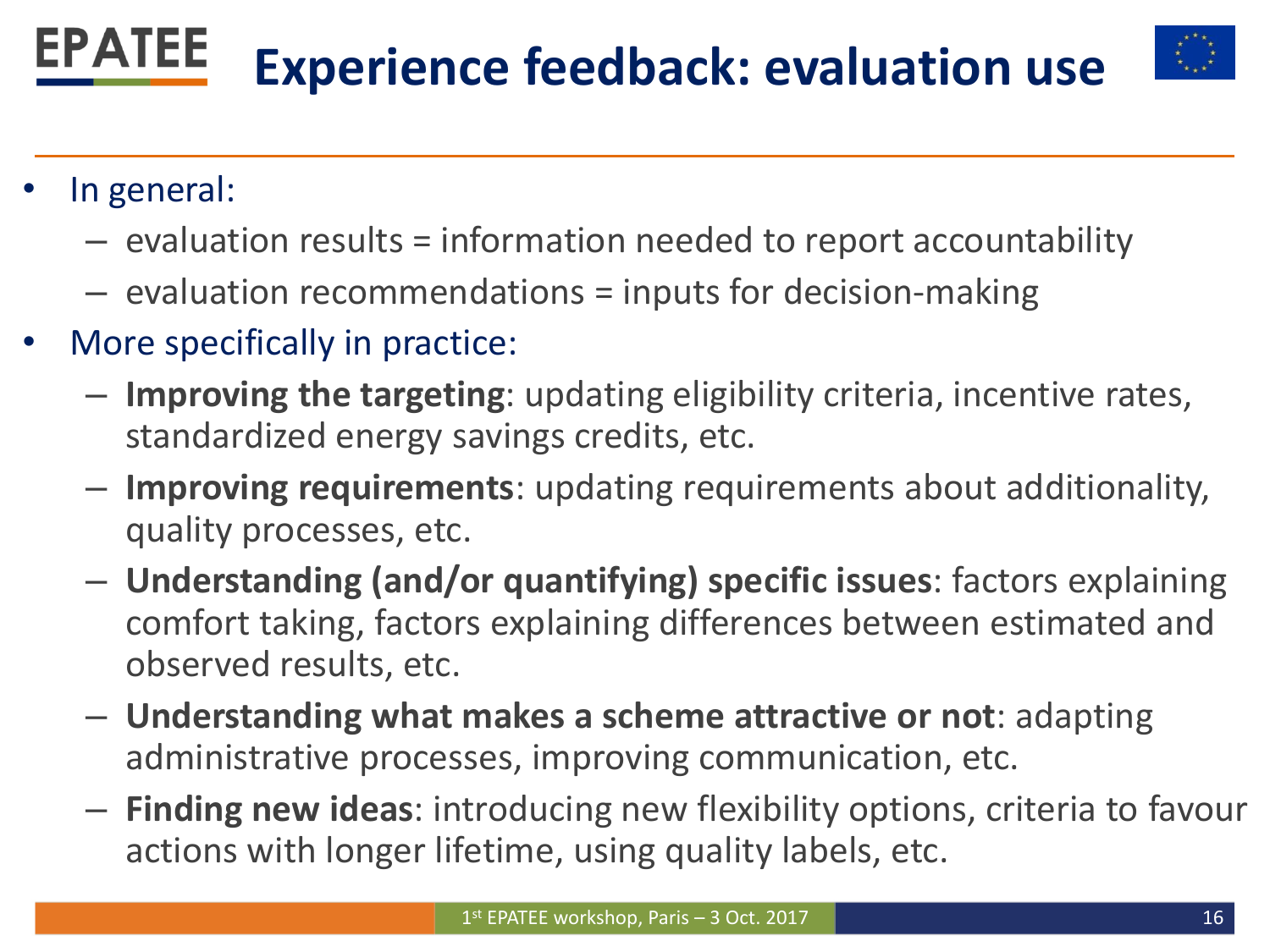#### **EPATEE Compilation of inputs from the case studies has just started**



More case studies to analyse

Comparing inputs from case studies with results from survey and content of the Knowledge Base

> Making inputs available in a user-friendly way through the online toolbox